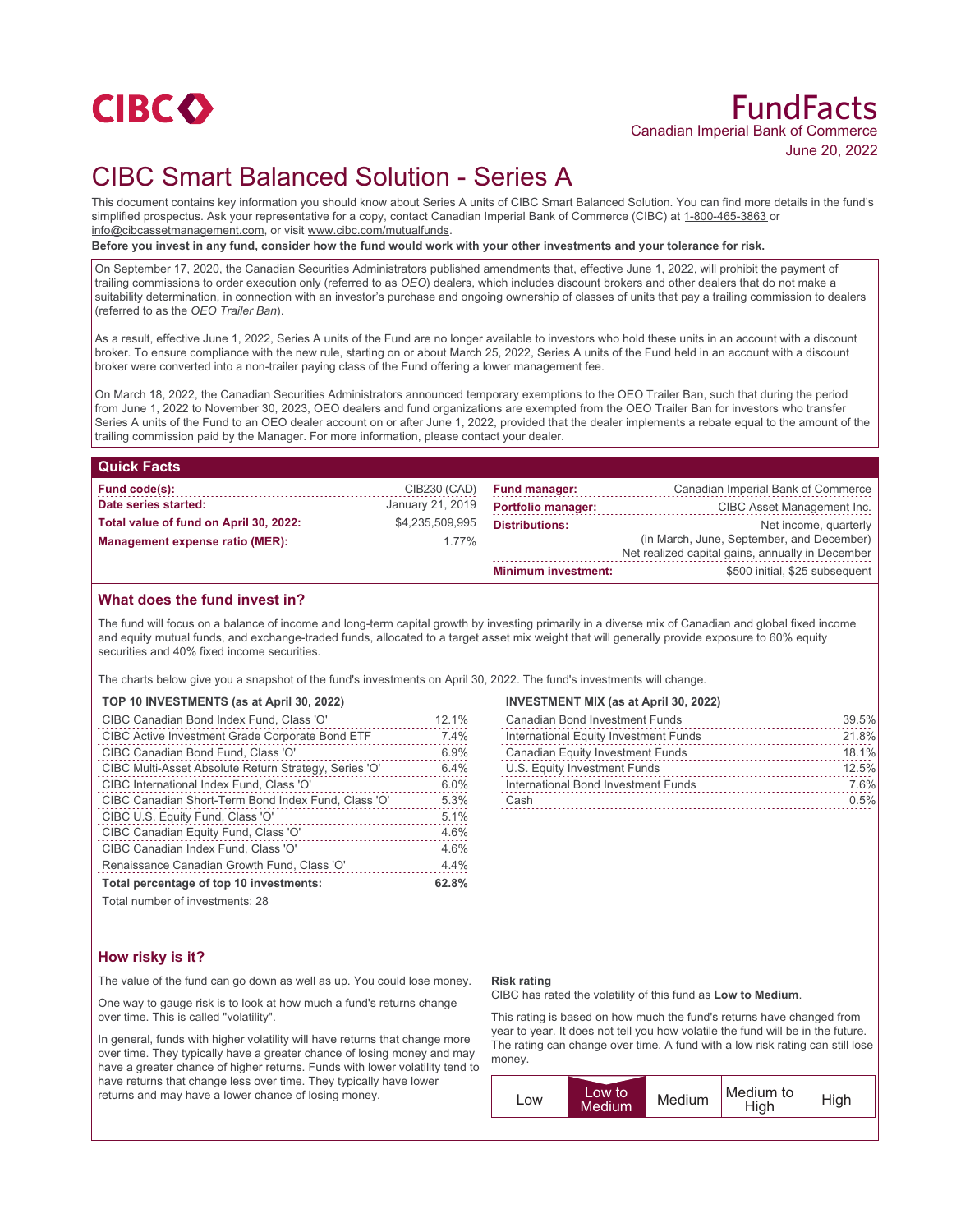# **FundFacts**

For more information about the risk rating, refer to *Investment Risk Classification Methodology* under *Specific Information About Each of the Mutual Funds Described in this Document* in the fund's simplified prospectus. For more information about specific risks that can affect the fund's returns, refer to the simplified prospectus under the section *What are the Risks of Investing in the Fund?* for the fund.

#### **No guarantees**

Like most mutual funds, this fund does not have any guarantees. You may not get back the amount of money you invest.

## **How has the fund performed?**

This section tells you how Series A units of the fund have performed over the past 2 years. Returns are after expenses have been deducted. These expenses reduce the fund's returns.

#### **YEAR-BY-YEAR RETURNS**

This chart shows how Series A units of the fund performed in each of the past 2 calendar years. Series A units have not dropped in value in either of the 2 years. The range of returns and change from year to year can help you assess how risky the fund has been in the past. It does not tell you how the fund will perform in the future.



#### **BEST AND WORST 3-MONTH RETURNS**

This table shows the best and worst returns for Series A units of the fund in a 3-month period over the past 2 calendar years. The best and worst 3-month returns could be higher or lower in the future. Consider how much of a loss you could afford to take in a short period of time.

|                     | <b>Return</b> | 3 months ending | If you invested \$1,000 at the beginning of the period |
|---------------------|---------------|-----------------|--------------------------------------------------------|
| <b>Best return</b>  | $9.5\%$       | June 30, 2020   | Your investment would rise to \$1,095                  |
| <b>Worst return</b> | $-8.4\%$      | March 31, 2020  | Your investment would drop to \$916                    |

#### **AVERAGE RETURN**

The annual compounded return of Series A units of the fund since January 21, 2019 was 3.7%. If you had invested \$1,000 in the fund on January 21, 2019, your investment would be worth \$1,126 as at April 30, 2022.

| Who is this fund for?                                                                                                                         | A word about tax                                                                                                                                                                                                                                                                                     |
|-----------------------------------------------------------------------------------------------------------------------------------------------|------------------------------------------------------------------------------------------------------------------------------------------------------------------------------------------------------------------------------------------------------------------------------------------------------|
| Investors who:<br>• are seeking a balance between income and long-term capital growth;<br>and<br>• are investing for the medium to long term. | In general, you will have to pay income tax on any money you make on a<br>fund. How much you pay depends on the tax laws where you live and<br>whether or not you hold the fund in a registered plan such as a<br>Registered Retirement Savings Plan (RRSP) or a Tax-Free Savings<br>Account (TFSA). |
|                                                                                                                                               | Keep in mind that if you hold your fund in a non-registered plan, fund<br>distributions are included in your taxable income, whether you receive<br>them in cash or have them reinvested.                                                                                                            |

### **How much does it cost?**

The following tables show the fees and expenses you could pay to buy, own, and sell Series A units of the fund. The fees and expenses - including any commissions - can vary among series of a fund and among funds. Higher commissions can influence representatives to recommend one investment over another. Ask about other funds and investments that may be suitable for you at a lower cost.

### **1. SALES CHARGES**

There are no sales charges payable when you buy, switch, or sell units of the fund through CIBC Securities Inc. or CIBC Investor Services Inc. You may pay sales charges if you purchase units of the fund through another firm.